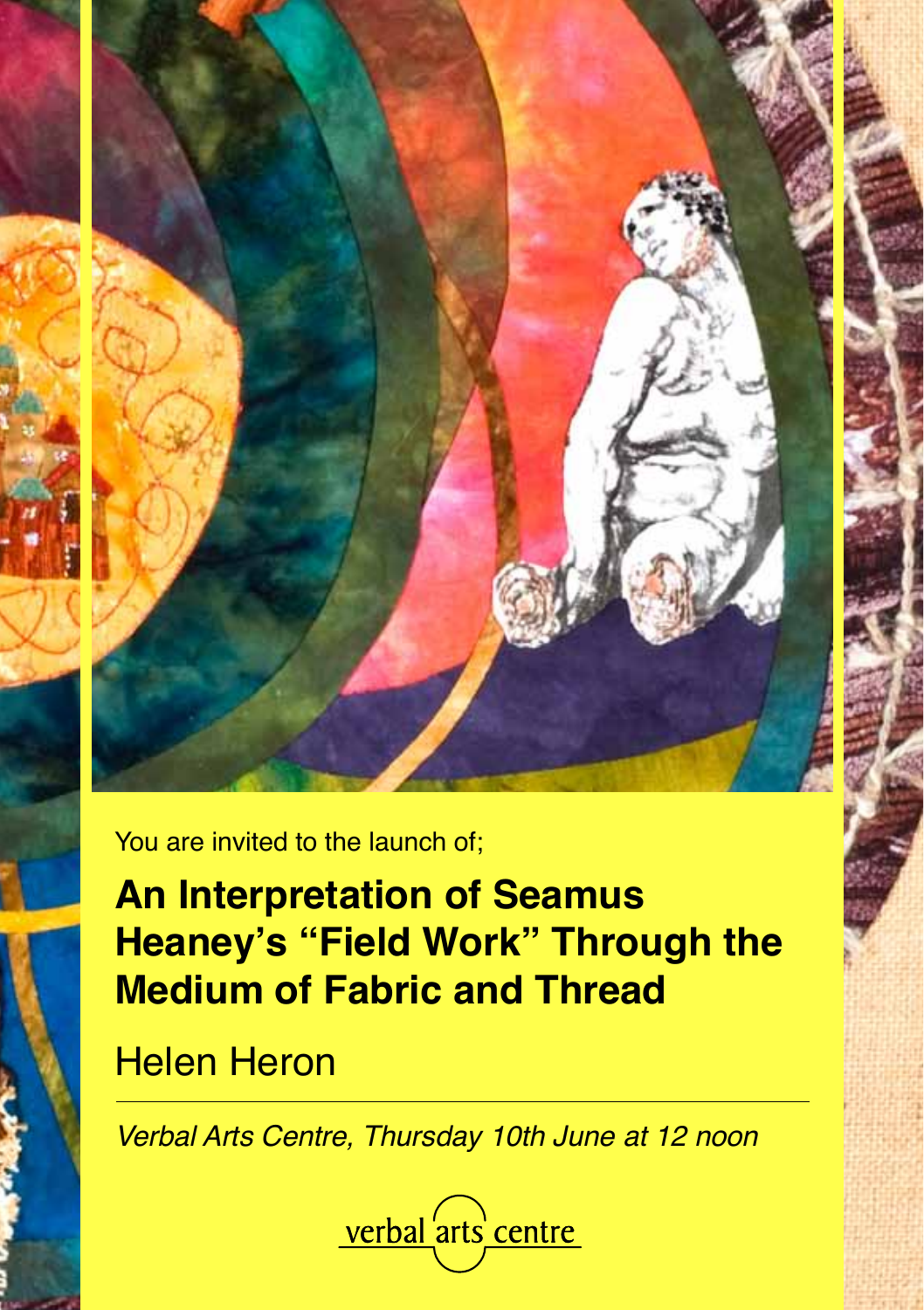

Seamus Heaney and Helen Heron

# **About the Artist**

My interpretation of ideas through the medium of fabric and thread has mainly been influenced by poetry and narrative. I like a story to appear from my work. I like to research ideas thoroughly, and give a written explanation as to how I have arrived at my finished pieces. I do not like to leave the interpretation alone up to the viewer. I want them to go away mentally satisfied, pleased that what they

have seen portrayed, is indeed that which the story has implied.

Sometimes I employ new techniques, most of the time I use my favourite mode of expression – appliqué, embroidery, quilting, fabric painting. I prefer hand work as I find the quality softer to the touch, and whereas it may be timeconsuming, it also gives its own 'thinking time', plus a great deal of personal pleasure.

# **About the Exhibition**

This solo exhibition was completed for the Nobel Laureate Seamus Heaney's 70th birthday in April 2009, and was displayed in Bellaghy Bawn over the summer months.

Bellaghy Community Development Association had commissioned a bronze from the Scottish sculptor David Annand, entitled 'The Digging Man', and very kindly included me in the

celebrations. My work is a personal interpretation of each of the 27 poems from "Field Work", published in 1979. Each of the pieces is accompanied by the relevant poem and a written explanation as to how I arrived at the interpretation!

I have been exhibiting both nationally and internationally since the late 1980s.